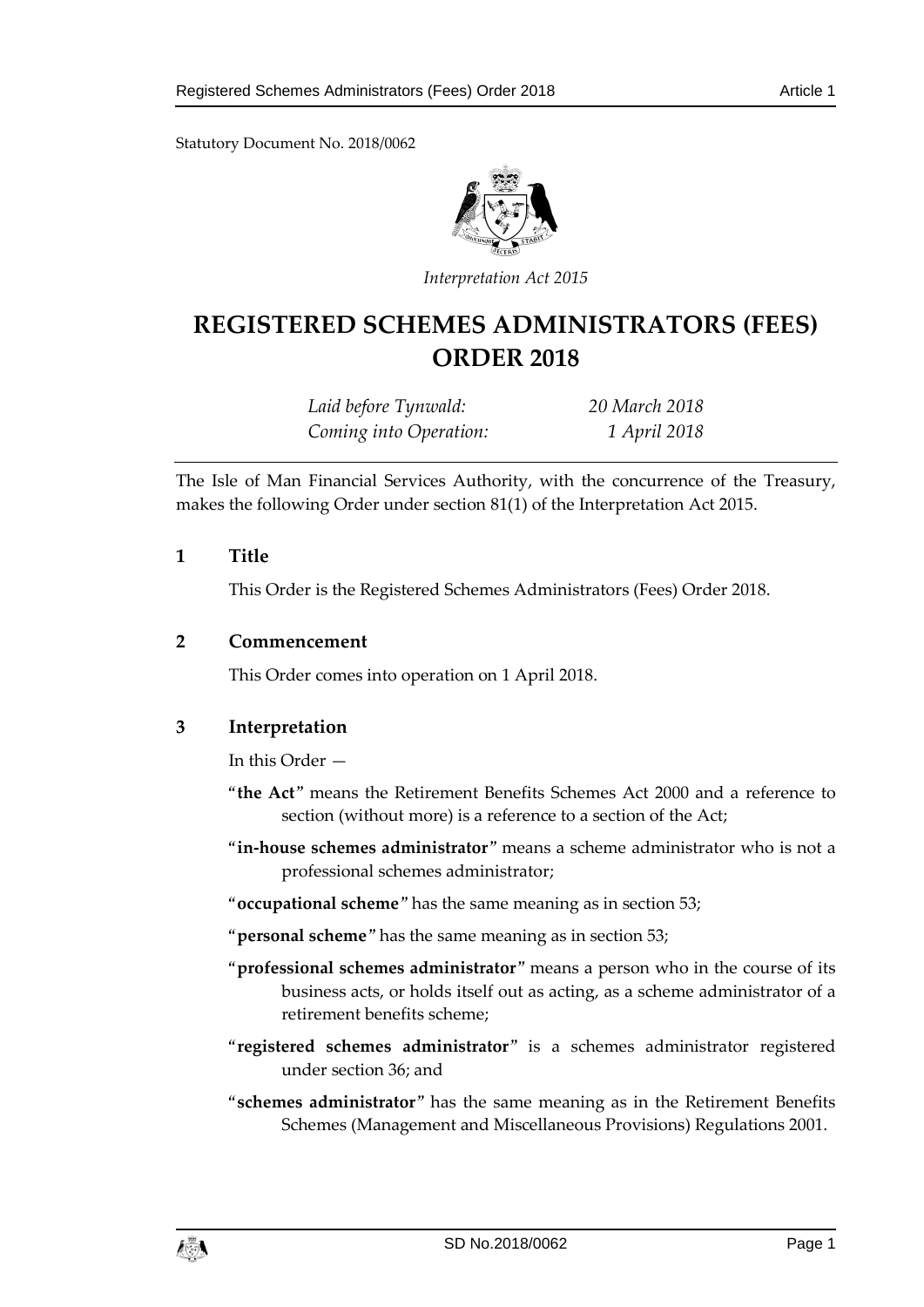### **4 Application fee**

- (1) The application fee for registration as a registered schemes administrator under section 36 in the case of —
	- (a) a professional schemes administrator is £2,490; and
	- (b) an in-house schemes administrator is £114.
- (2) The application fee under paragraph (1) must accompany the application for registration as a registered schemes administrator under section 36.

### **5 Annual fee**

- (1) Subject to paragraph (2), the annual fee payable in respect of the continuation of registration as a registered schemes administrator under section 36, in the case of —
	- (a) a professional schemes administrator is £4,494;
	- (b) an in-house schemes administrator of a personal scheme where the aggregate number of members of retirement benefits schemes which are personal schemes for which the administrator acts is —
		- (i) between 100 and 999 inclusive is £321; and
		- (ii) 1000 or more is £4,494; and
	- (c) an in-house schemes administrator of an occupational scheme where the aggregate number of members of retirement benefits schemes which are occupational schemes for which the administrator acts is 100 or more is £321.
- (2) Where as a result of paragraph (1) more than one annual fee is payable in respect of a registered schemes administrator, then only the highest fee payable shall apply.
- (3) The annual fee payable in respect of the continuation of registration as a registered scheme administrator must be paid on 1 August in each year.
- (4) Where a person is registered as a registered schemes administrator on a date other than 1 August, the first annual fee shall be calculated in accordance with the following formula (rounded up to the nearest pound) —

# F x N 12

Here —

- **"F"** is the annual fee which would otherwise be payable under paragraph (3); and
- **"N"** is the number of complete months between the date on which the registration is issued and the following 1 August, counting a part of a month as a complete month.

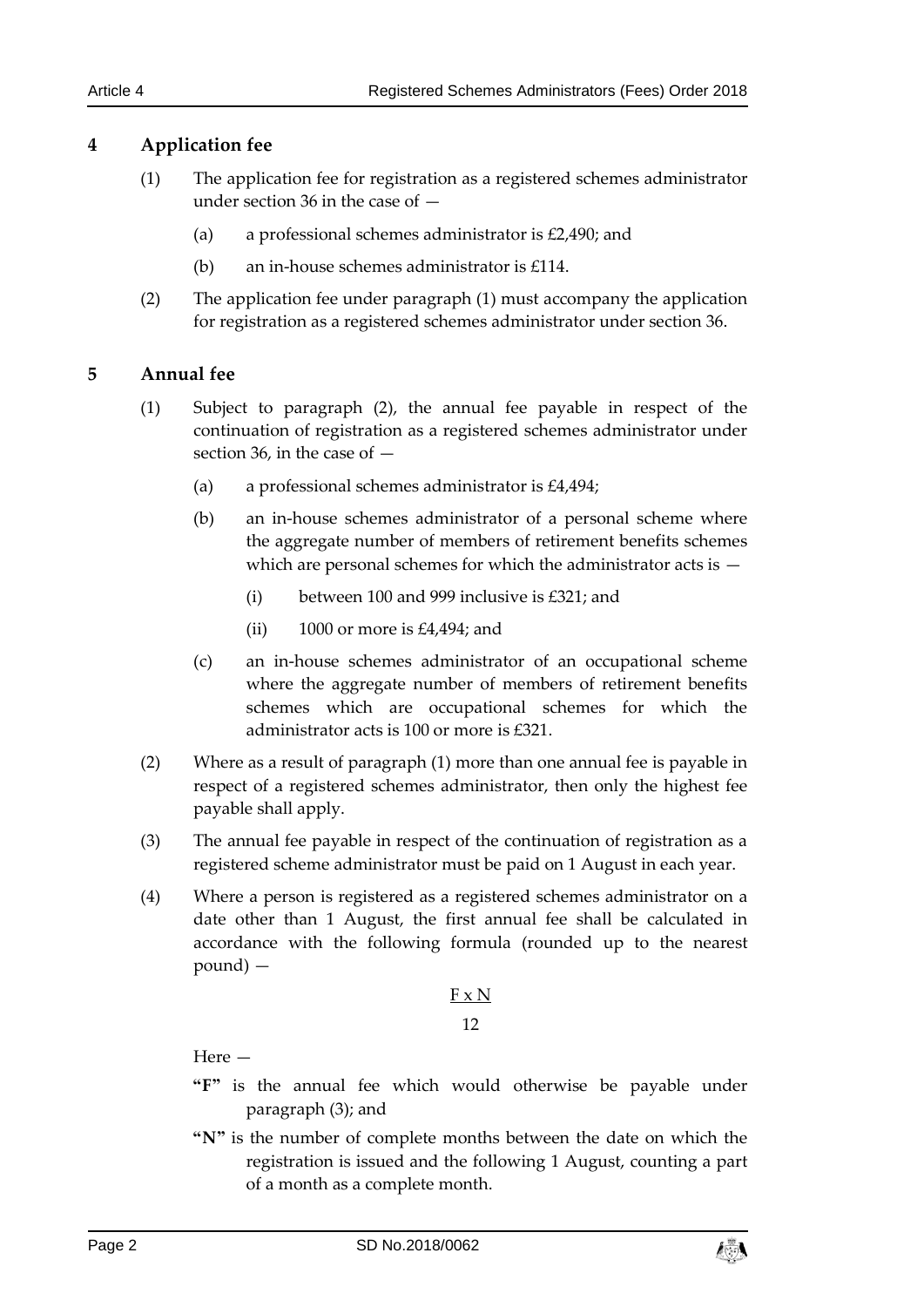# **6 Revocation**

The Registered Schemes Administrators (Fees) Regulations 2015<sup>1</sup> , Registered Schemes Administrators (Fees) (Amendment) Regulations 2016 <sup>2</sup> and Registered Schemes Administrators (Fees) Order 2017<sup>3</sup> are revoked.

### **MADE 14 FEBRUARY 2018**

**K. BADGEROW** *Chief Executive of the Isle of Man Financial Services Authority*

> **L. BOYLE** *Member of the Isle of Man Financial Services Authority*

1



<sup>&</sup>lt;sup>1</sup> SD 2015/0077

<sup>2</sup> SD 2016/0089

<sup>3</sup> SD 2017/0037